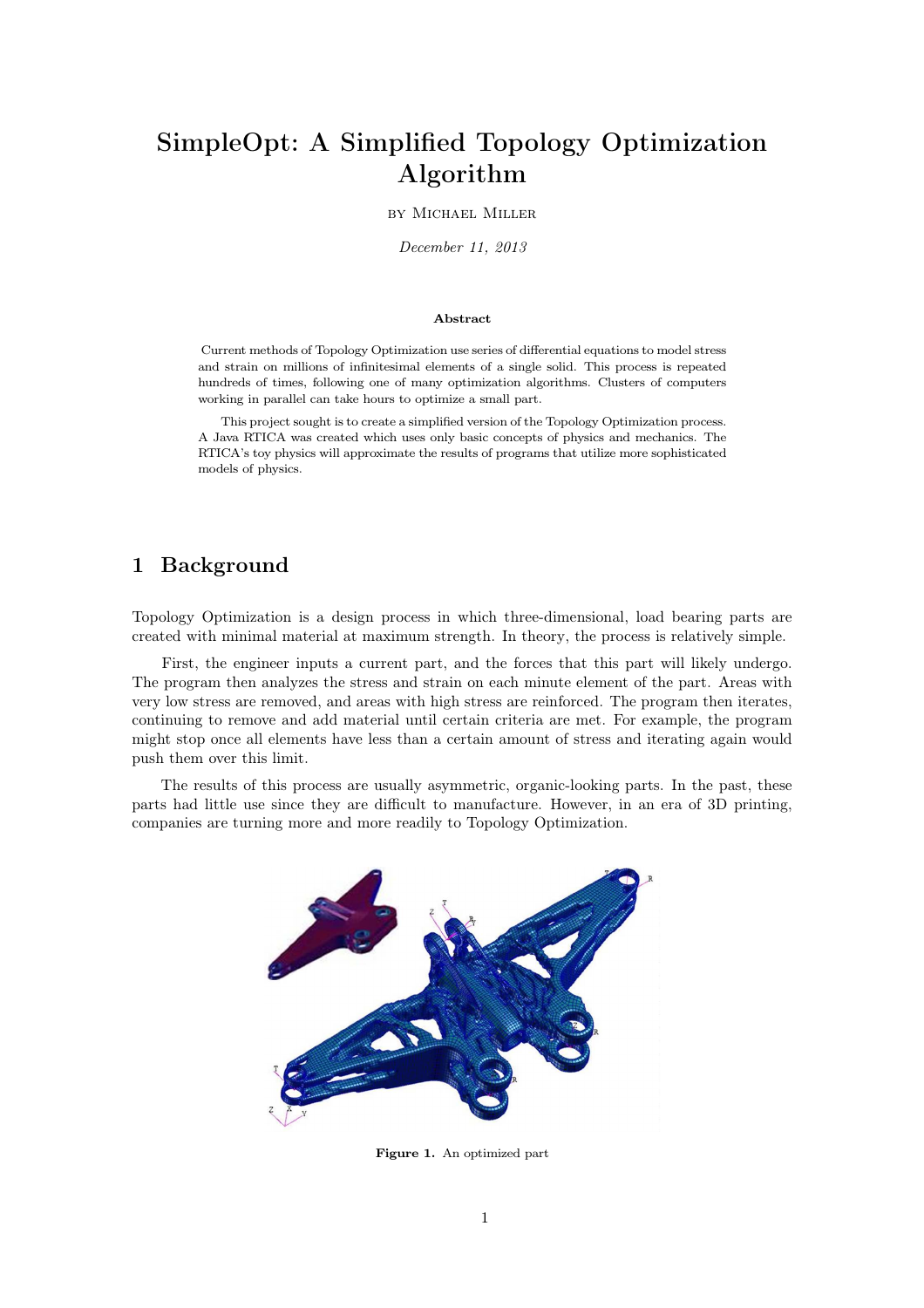## **2 Program Overview**

#### **2.1 Finite Element Analysis**

The FEA in SimpleOpt calculates the stress at each element in a predefined, two dimensional grid. The analysis starts with an applied force and follows its path downward until it reaches the ground. Each element that receives force distributes it to the three elements beneath it. Often, an element is positioned in a way that its force can never reach ground. In this case, the element is marked as unsupported and the analysis does not apply force to it.

The location of forces and the location of the ground can be modified by the user. In addition, elements where material is undesirable can be permanently excluded from the analysis.

The actual process of analysis in SimpleOpt is complex and highly recursive. The program analyzes each applied force individually. In order to eliminate redundant calculation, the program works recursively, following the boundary of the propagating force. When the algorithm analyzes an element, it first finds all of that element's children - the elements below it that will receive force.

The algorithm distributes the appropriate amount of force to each child, and then adds it to a list. This process is repeated for each element in the boundary. However, if an element is a child of two different elements in the boundary, it is added to the list only once.

The list will now contain the next boundary, and the process is repeated. By working with boundaries instead of individual elements, the analysis must only consider each part of the boundary once.

In addition, because this system only considers boundaries, it completely ignores row and column numbers. The program can be quickly adapted to propagate forces in any number of directions, not just down. This is important if SimpleOpt is ever to be expanded, as discussed below.



**Figure 2.** A sample of SimpleOpt's finite element analysis

#### **2.2 Optimization Algorithm**

The program uses a Level Set Algorithm [\[1\]](#page-4-0) (Figure 3) to optimize its material. In this sense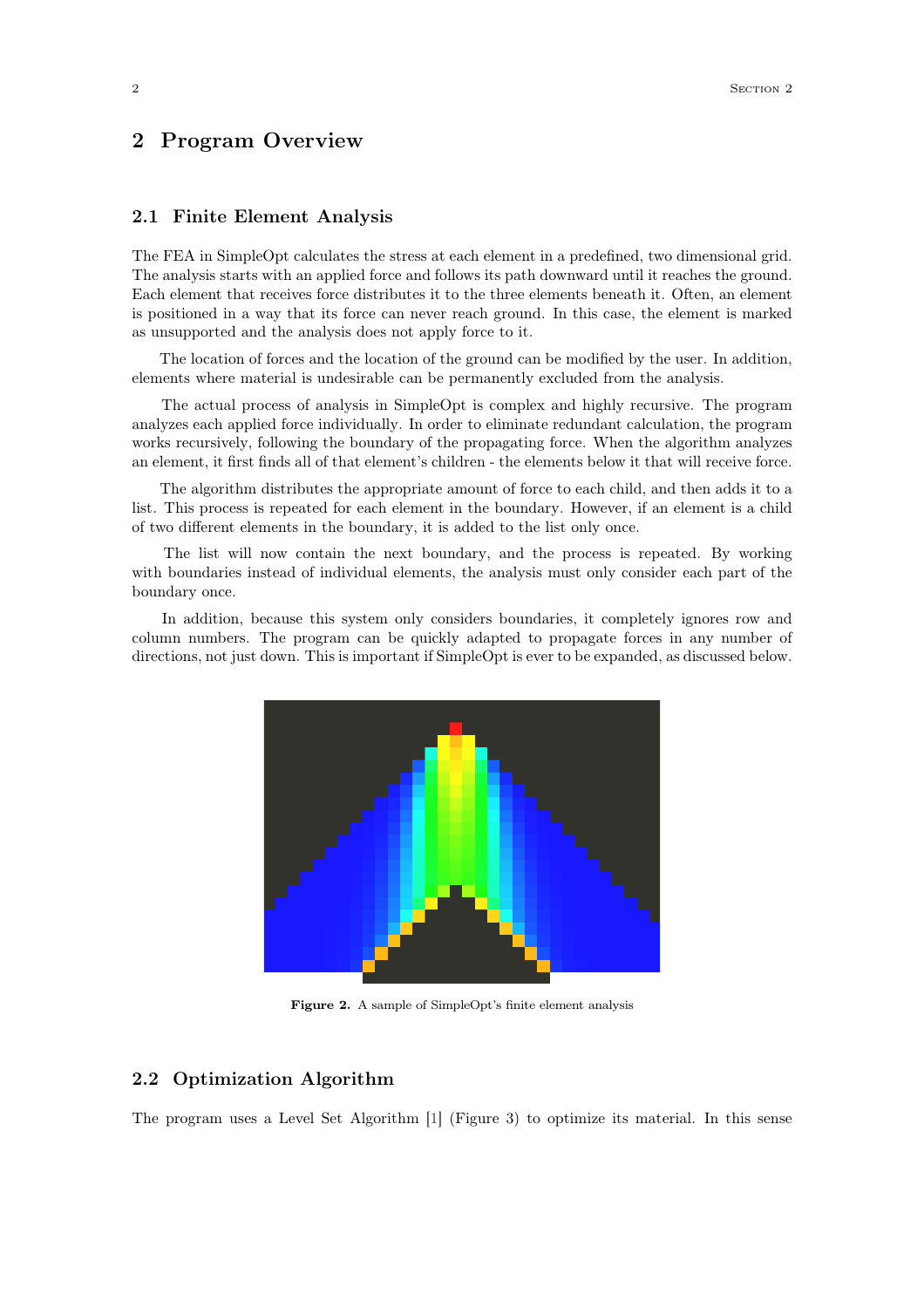SimpleOpt only regards the stress on the edge of material. The program calculates how many elements are currently in use and compares this to the predefined goal. If there is more material than required, the program finds the element on the boundary with the least amount of stress and removes it. If there is less, the algorithm reinforces the boundary element under the most stress by adding additional material around it.



Figure 3. Optimization by a Level Set Algorithm [\[1\]](#page-4-0)

### **2.3 Graphical User Interface**

The GUI provides the user with a number of options to improve the usability of SimpleOpt. The position and number of forces and ground can be modified and moved, and material can be added to, or excluded from analysis. The target amount of material can be adjusted. In addition to performing at its maximum speed, the analysis can be slowed to allow the optimization process to be visualized.

A significant portion of the code used in the graphical portion of this program comes from Zen Graphics [\[2\]](#page-4-1). The options available to the user are based partially off of TopOpt, an iPhone application created by Aage et al, [\[3\]](#page-4-2).



**Figure 4.** *TopOpt* iPhone screenshot [\[3\]](#page-4-2)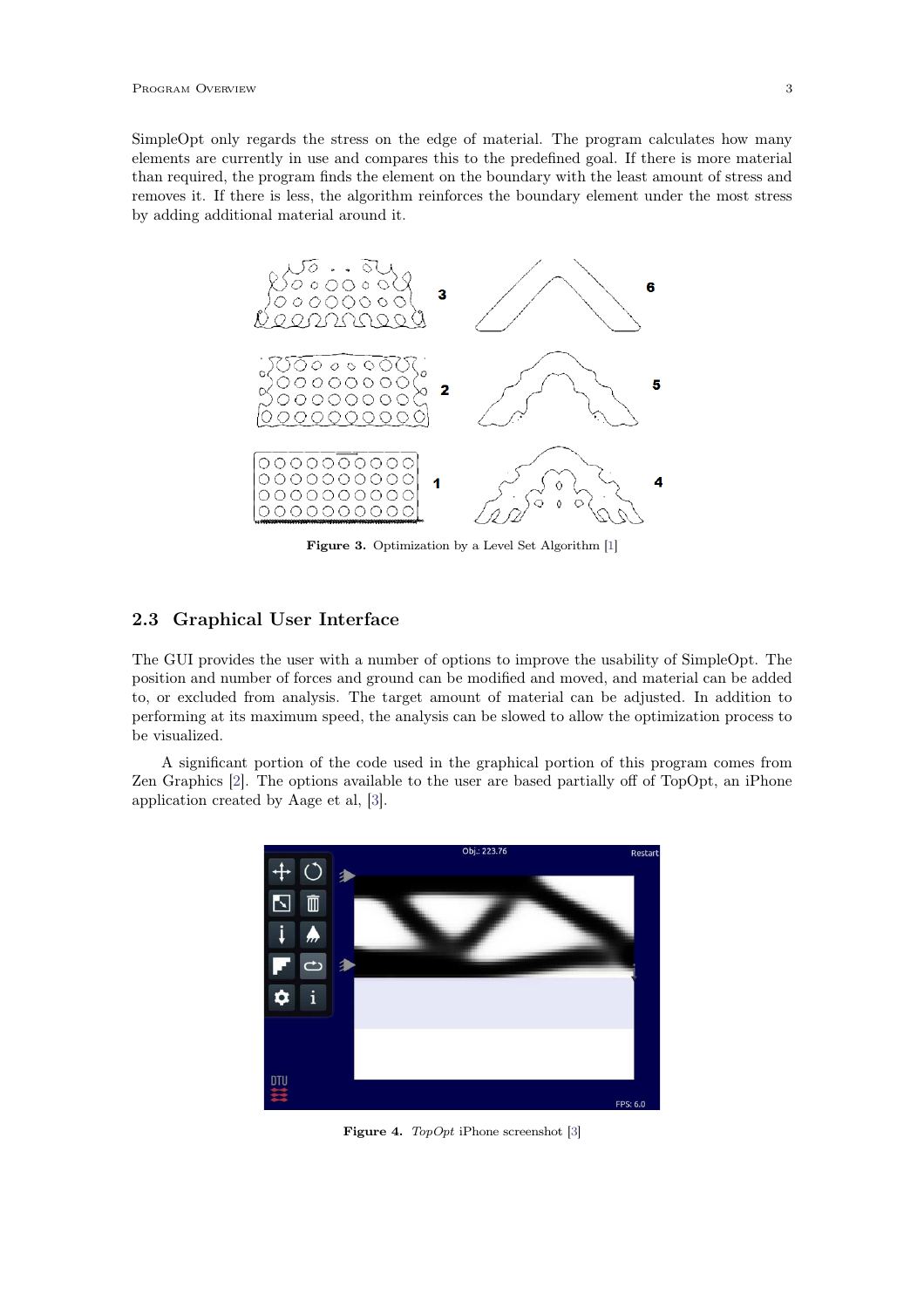## **3 Conclusion**

## **3.1 Reults and Discussion**

SimpleOpt can undoubtable perform faster than any optimization software the author has encountered. Because it is not computationally demanding, the RTICA can analyze large numbers of elements, forces, and ground locations with ease. These analyses can be carried out speedily even on weak, personal machines.

However, it must be noted that this program simplifies physics to an extreme degree. By simple inspection it can be seen that this program's optimizations are not at all optimal in the real world (Figure 5). In addition the program lacks a number useful constraints other Topology Optimization programs applied. For example, in SimpleOpt the material is not constrained to be connect, resulting in the creation of parts that are completely separate from each other. For these reasons it is difficult to compare SimpleOpt to other programs.



Figure 5. An optimized part that is clearly not optimal under real physics

#### **3.2 Further Study**

If additional complexity were added to SimpleOpt, the program could more closely represent physics. However, this additional code could make the program more computationally expensive. It is not known whether adding this complexity would SimpleOpt to run as slowly as other programs.

In order to answer this question, either the algorithms and code behind other optimizers must be further studied and better understood, or SimpleOpt must be expanded and tested.

Should SimpleOpt be improved, it would probably be in the following manner. SimpleOpt's units of stress can be best compared to the y component of forces in physics, so the first step to expand SimpleOpt would be to add an x component of stress. Another addition is the addition of torque, which would further refine SimpleOpt's accuracy towards physics.